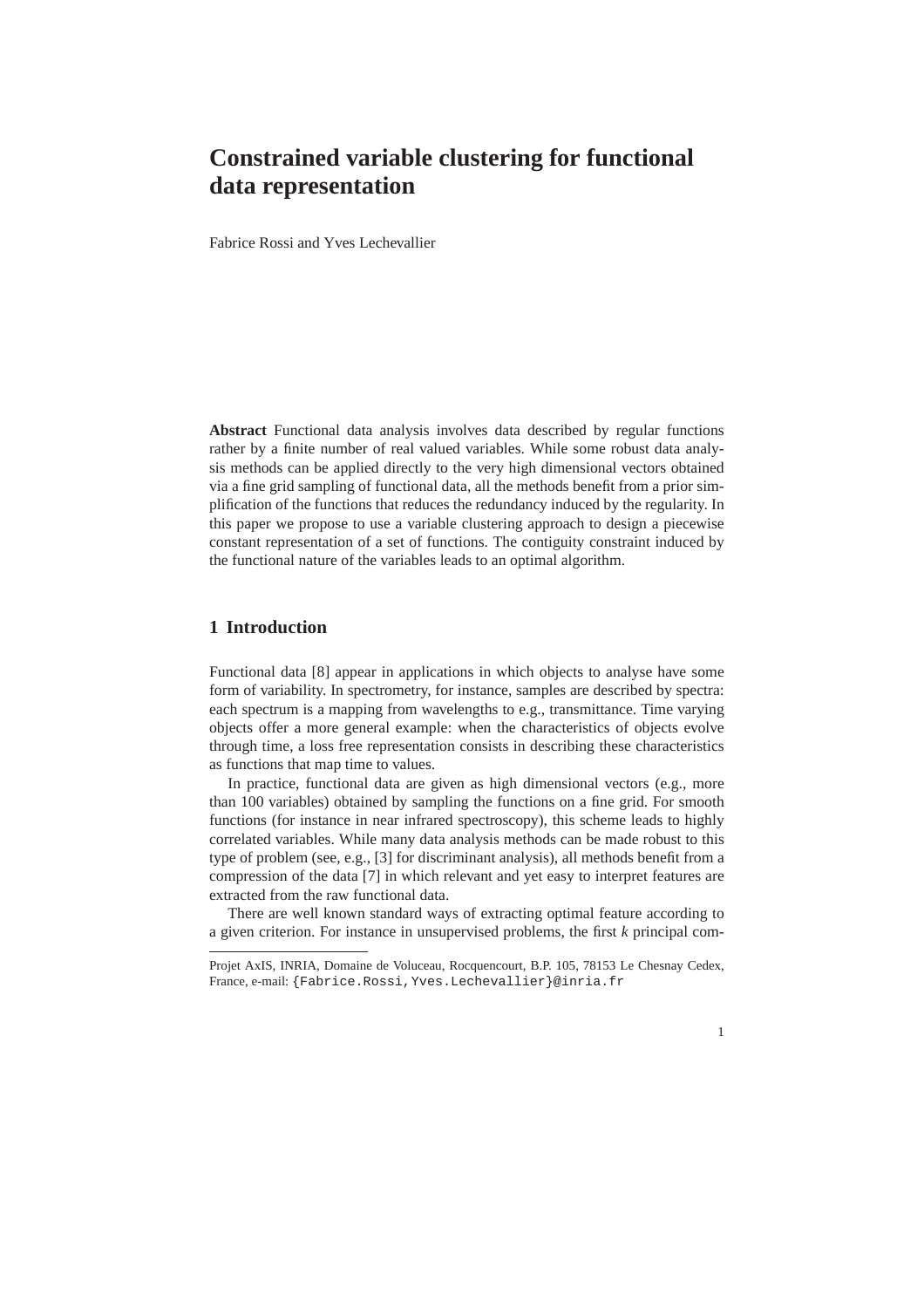ponents of a dataset give the best linear approximation of the original data in R *k* for the quadratic norm (see [8] for functional principal component analysis (PCA)). In regression problems, the partial least square approach extracts features with maximal correlation with a target variable (see also Sliced Inversion Regression methods [2]). The main drawback of those approaches is that they extract features that are not easy to interpret: while the link between the original features and the new ones are linear, it is seldom sparse; an extracted feature generally depends on many original features.

A different line of thought is followed in the present paper: the goal is to extract features that are easy to interpret in terms of the original variables.

#### **2 Best basis for functional data**

Let us consider *n* functional data,  $(s_i)_{1 \leq i \leq n}$ . Each  $s_i$  is a function from  $[a, b]$  to R, where  $[a, b]$  is a fixed interval common to all functions (more precisely,  $s_i$  belongs to  $L^2([a,b])$ , the set of square integrable functions on  $[a,b]$ ). In terms of functional data, linear feature extraction consists in choosing for each feature a linear operator from  $L^2([a,b])$  to R. Equivalently, one can choose a function  $\phi$  from  $L^2([a,b])$ and compute  $\langle s_i, \phi \rangle_{L^2} = \int_a^b \phi(x) s_i(x) dx$ . In an unsupervised context, using e.g., a quadratic error measure, choosing the *k* best features consists in finding *k* orthonormal functions  $(\phi)_{1 \leq i \leq k}$  that minimise the following quantity:

$$
\sum_{i=1}^{n} \left\| s_i - \sum_{j=1}^{k} \langle s_i, \phi_k \rangle_{L^2} \phi_k \right\|_{L^2}^2.
$$
 (1)

If the  $\phi_k$  are unconstrained, the optimal basis is given by functional PCA [8]. However, in order for the corresponding feature to be easy to interpret, the  $\phi_k$  should have compact supports, the simple case of  $\phi_k = \mathbb{I}_{[u_k, v_k]}$  being the easiest to analyse  $(\mathbb{I}_{[u,v]}(x)) = 1$  when  $x \in [u,v]$  and 0 elsewhere).

The problem of choosing an optimal basis among a set of bases has been studied for some time in the wavelet community [1, 10]. In unsupervised context, the best basis is obtained by minimizing the entropy of the features (i.e., of the coordinates of the functions on the basis) in order to enable compression by discarding the less important features. Following [7], [9] proposes a different approach, based on Bsplines: a leave-one-out version of Equation (1) is used to select the best B-splines basis. While the orthonormal basis induced by the B-splines does not correspond to compactly supported functions, the dependency between a new feature and the original ones is still localized enough to allow easy interpretation. Nevertheless both approaches have some drawbacks. Wavelet based methods lead to compactly supported basis functions but the basis has to be chosen in a tree structured set of bases. As a consequence, the support of a basis function cannot be any sub-interval of [a, b]. The B-spline approach suffers from a similar problem: the approximate sup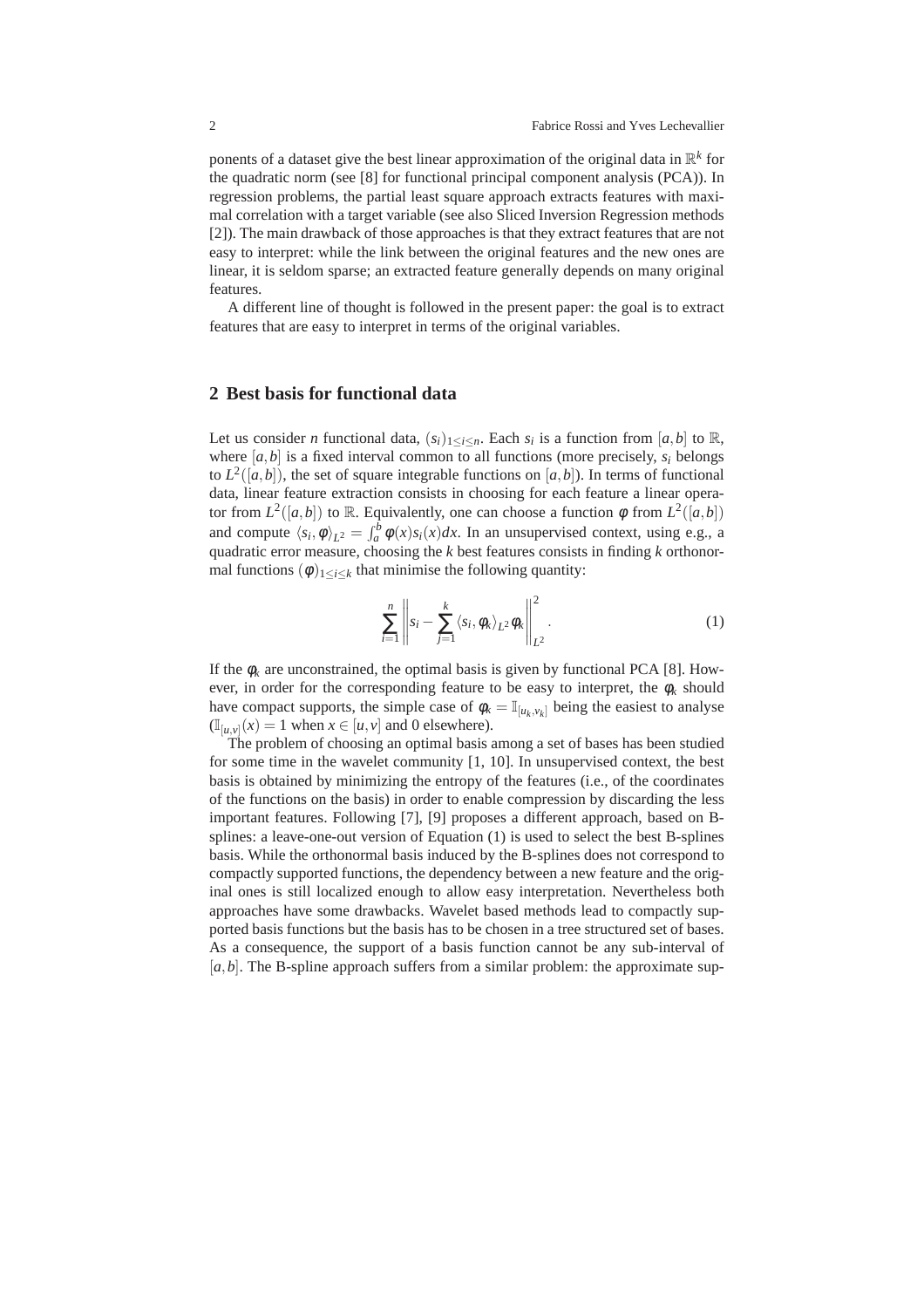ports have all the same lengths leading either to a poor representation of some local details or to a large number of basis functions.

#### **3 Best basis via constrained clustering**

The goal of the present paper is to select an optimal basis using only basis functions of form  $\mathbb{I}_{[u,v]}$ , without restriction on the possible intervals among sub-interval of  $[a,b[^1]$ . Let us consider  $(\phi_j = \frac{1}{\nu_j - u_j} \mathbb{I}_{\{u_j, v_j\}})_{1 \leq j \leq k}$  such an orthonormal basis. Orthogonality implies that the  $([u_j, v_j])_{1 \leq j \leq k}$  form a partition of [*a*,*b*[. Moreover,  $\langle \phi_j, s_i \rangle = \frac{1}{v_j - u_j} \int_{u_j}^{v_j} s_i(x) dx$ , i.e., the feature corresponding to  $\phi_j$  is the mean value of  $s_i$  on  $[u_j, v_j]$ . In other words,  $\sum_{j=1}^k \langle s_i, \phi_k \rangle_{L^2} \phi_k$  is a piecewise constant approximation of  $s_i$  (which is optimal according to the  $L^2$  norm).

In practice, functional data are sampled on a fine grid, i.e., rather than observing the functions  $(s_i)_{1 \le i \le n}$ , one gets the vectors  $(s_i(t_i))_{1 \le i \le n, 1 \le l \le m}$  from  $\mathbb{R}^m$  (with the  $t_l < t_{l+1}$ ). Then  $\langle \phi_j, \overline{s_i} \rangle$  can be approximated by  $\frac{1}{|I_j|} \sum_{l \in I_j} s_i(t_l)$  where  $I_j$  is the subset of  $\{1, ..., m\}$  such that  $t_l \in [u_j, v_j] \Leftrightarrow l \in I_j$ . Any partition of  $([u_j, v_j])_{1 \leq j \leq k}$  of  $[a, b]$ corresponds to a partition of  $\{1, ..., m\}$  in *k* subsets  $(I_j)_{1 \leq j \leq k}$  that satisfies an ordering constraint: if *r* and *s* belongs to  $I_j$  then any integer  $t \in [r, s]$  belongs also to  $I_j$ . Finding the best basis means for instance minimizing the error measure given by Equation (1) which can be approximated as follows

$$
\sum_{i=1}^{n} \sum_{j=1}^{k} \sum_{l \in I_j} (s_i(t_l) - \frac{1}{|I_j|} \sum_{l \in I_j} s_i(t_l))^2 = \sum_{j=1}^{k} Q(I_j).
$$
 (2)

The second version of the error shows that it corresponds to an additive quality measure of the partition of  $\{1, ..., m\}$  induced by the  $(I_j)_{1 \leq j \leq k}$ . Therefore, finding the best basis for the sampled functions is equivalent to finding an optimal partition of  $\{1,...,m\}$  with some ordering constraints and according to an additive cost function. A suboptimal solution to this problem, based on an ascending hierarchical clustering, is proposed in [4].

However, an optimal solution can be reached in a reasonnable amount of time, as pointed out in [5]: when the quality criterion of a partition is additive and when a total ordering constraint is enforced, a dynamic programming approach leads to the optimal solution. The algorithm is simple and proceeds iteratively by computing  $F(j,k)$  as the value of the quality measure (from Equation (2)) of the best partition in *k* classes of { *j*,...,*m*}:

- 1. find the best partition in two classes by evaluating  $Q({1,\ldots,i})$  and  $F(j+1,1)$  = *Q*({*j* + 1,...,*m*}) for all  $1 ≤ j ≤ m-1$ ;
- 2. iterate from  $p = 2$  to  $k$ :

<sup>&</sup>lt;sup>1</sup> the exclusion of the right end side of the interval is just a technical trick that prevents cumbersome notations in the rest of the paper.